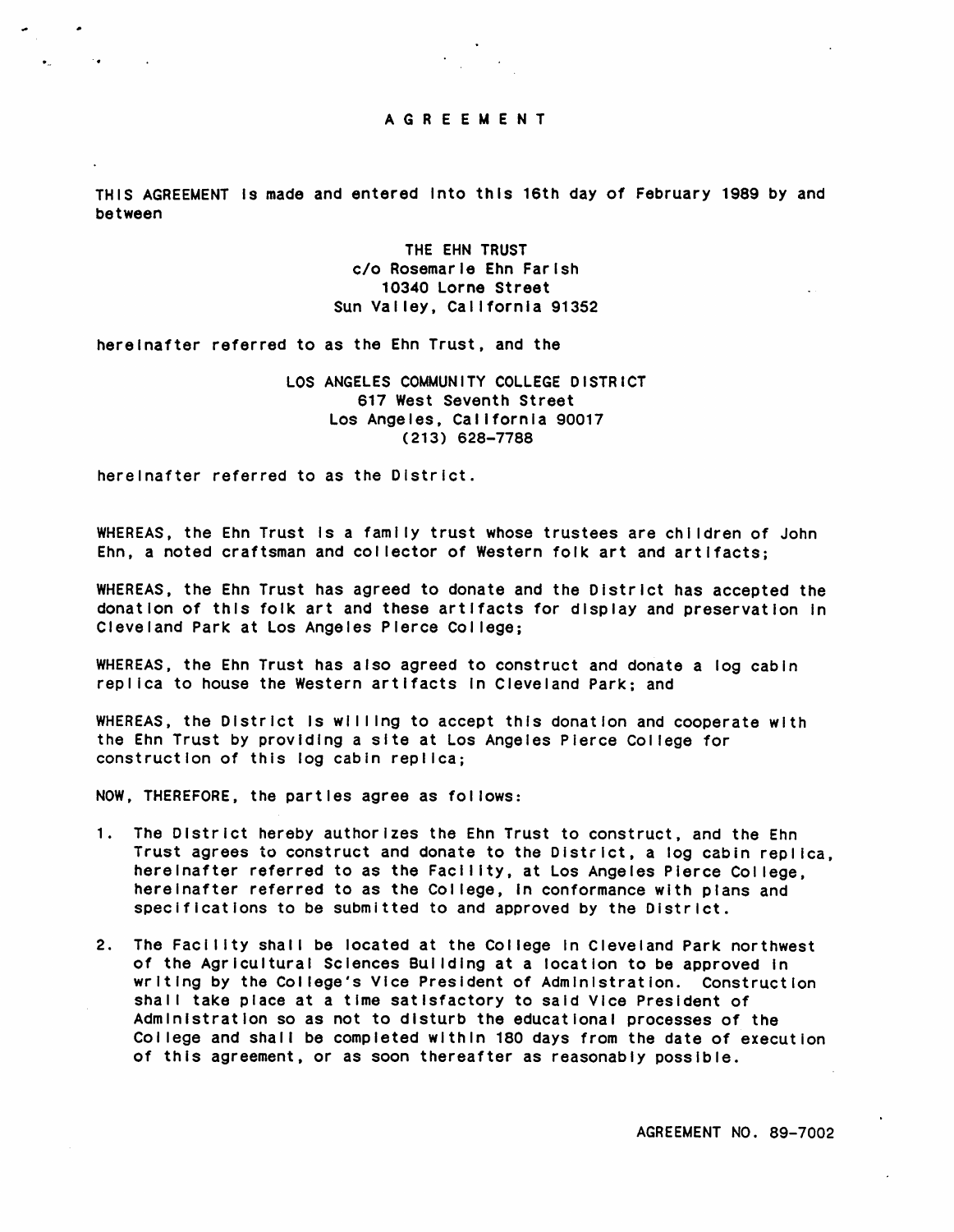- 3. Plans and specifications for the Facility shall be submitted to the D is trict for review and approval, which review and approval shall be expedited by the District's Facility Planning Office to maintain the construction time schedule developed by the Ehn Trust and the College.
- 4. Upon completion of the Facility in compliance with these plans and specifications the District agrees to accept the completed Facility as a donation to the District.
- 5. All construction costs shall be paid by the Ehn Trust. The Facility shall be designed and built for the Ehn Trust by reputable and experienced building contractors. All tools, equipment, apparatus, transportation, labor and materials shall be furnished by the Ehn Trust or its contractors. The Ehn Trust shall warrant and guarantee that all work executed and materials furnished pursuant to this Agreement shall be free from defects of materials and workmanship for a period of one year from the date of acceptance of completion of the work by the District.
- 6. The Ehn Trust and its contractors and all of its employees or agents shall secure and maintain in force such licenses and permits as are required by law and shall, in carrying out this Agreement, conform to all federal and state laws, and county and city ordinances and regulations covering the work for the Facility. All construction performed and materials used shall be in accordance with law.

To the extent that the following apply, the Ehn Trust and any of its contractors shall comply with all laws applicable to the construction of the Facility including, if necessary:

- a. The California Environmental Quality Act;
- b. The Earthquake Protection Law:

 $\mathcal{F}_\text{in}$  and  $\mathcal{F}_\text{out}$  $\omega_{\rm{eff}}=0.1$ 

 $\sim$  100  $\sim$ 

- c. The Regulations of the State Fire Marshall in matters relating to fire, earthquake, and explosion safety;
- d. The Construction Safety Orders of the Division of the Occupational Safety and Health in the State Department of Industrial Relations;
- e. Building standards relating to access by the physically handicapped published In the State Building Standards Code and other regulations relating to college facilities adopted by the Office of the State Architect.

If requested, the District will make every effort to assist the Ehn Trust in obtaining the required approvals.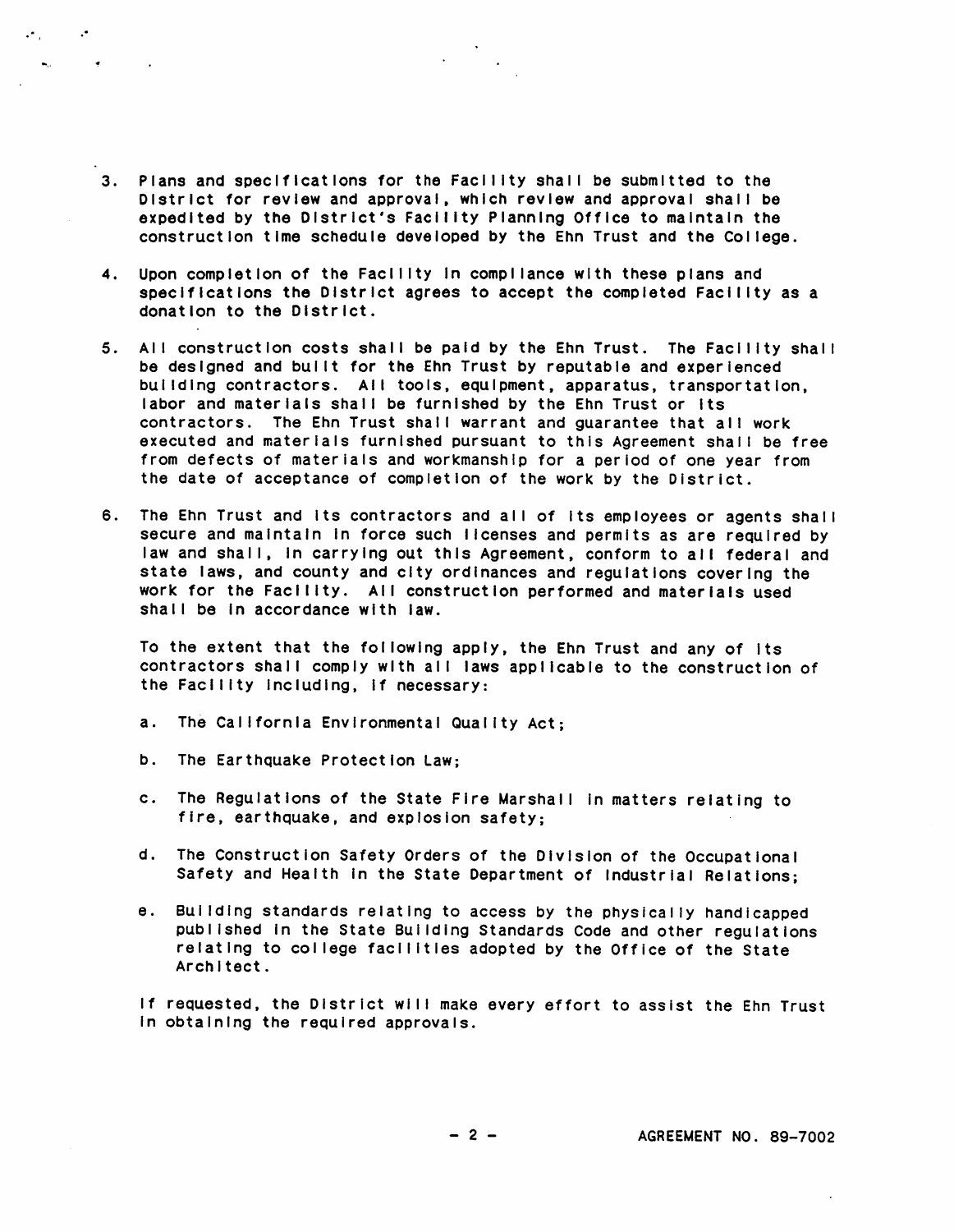7. The Ehn Trust shall inform all of its contractors and suppliers as to the nature of the project, including the fact that the Facility is not a public works project as that term is used in the mechanics lien laws of the State of Callfornia (California Civil Code Section 3082, et.seq.).

 $\sim 10^{-10}$ 

- 8. The District shall allow the Ehn Trust and its contractors access to that portion of the Los Angeles Pierce College campus adjacent to Cleveland Park and any routes reasonably necessary for ingress to and egress from the construction site. The Ehn Trust shall coordinate its construction activities with the College's Building and Grounds Administrator to reduce to a m inimum any disruptions to the normal day-to-day operations of the College.
- 9. During the construction of the Facility and until its acceptance by the District, the Ehn Trust and its contractors shall hold harmless and indemnify the District, the Board, its officers and employees, from every liabliity, ciaim or demand, which liability, claim or demand may be made by reason of:
	- a. Any injury to person or property sustained by the Ehn Trust or Its contractors or by any person, firm or corporation employed directly or indirectly by it upon or in connections with the Facility;
	- b. Any Injury to person or property sustained by any person, firm or corporation caused by any act, neglect, default or omission of the contractors or any person, firm or corporation directly or indirectly employed by them upon or in connection with construction of the Facility, whether the injury or damage occurs upon or adjacent to the Facility:

The Ehn Trust or its contractors, at their own cost, expense and risk, shall defend all legal proceedings that may be brought against the District, the Board, its officers and employees on any such liability. claim or demand resulting from events Included in this Paragraph 9 and satisfy any resulting Judgment that may be rendered against any or all of them.

10. During the construction of the Facility and until its acceptance by the D istrict, the Ehn Trust shall secure and maintain, at a minimum, insurance as set forth below, with insurance companies acceptable to the District, to protect the Ehn Trust and its contractors from claims which may arise pur suant to activity undertaken to accomplish the objectives of this agreement, whether such activity is undertaken by the Ehn Trust or by any contractor or anyone directly or indirectly employed by either of them.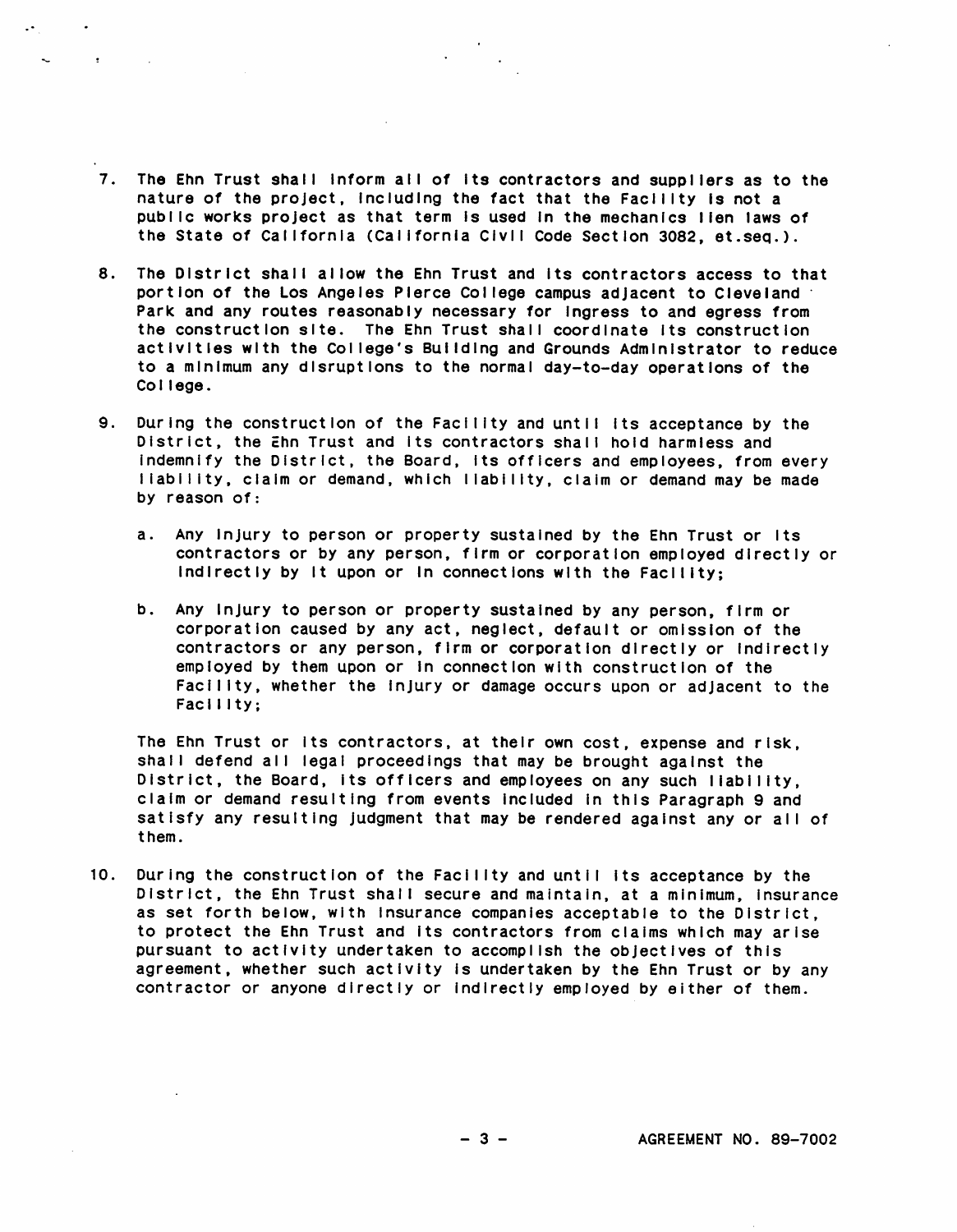a. Worker's Compensation insurance in accordance with provisions of the Callfornia Labor Code.

 $\mathbf{Q}^{\text{max}}$ 

 $\sim 200$  km s  $^{-1}$ 

b. Comprehensive Bodlly injury and Property Damage Liability Insurance with a combined Single Limit of Liability of not less than FIVE HUNDRED THOUSAND DOLLARS (\$500,000) for each occurrence. The policy so secured and maintained shall include Personal injury, broad form; Contractual or Assumed Liability Insurance; Contractors Protective ( Cont ingency ) Liability; Products Liability or Completed Operations; Property Damage, broad form; and Owned, Hired and Non-Owned Automobiles Insurance; and shall be endorsed to name the District as add it ionally insured and to provide specifically that any insurance carried by the District which may be applicable to any claim or loss shall be deemed excess and the Ehn Trust's insurance primary despite any conflicting provisions in the Ehn Trust's policy to the contrary.

The Ehn Trust shall require all contractors engaged to work on the Facility to maintain such insurance as will protect the Ehn Trust and the contractors from claims as set forth above.

- 11. Once construction has begun, the Ehn Trust shall, excepting circumstances beyond its reasonable control, complete the Facility as designed regardiess of circumstances that might arise. At the completion of the work, the Ehn Trust or its contractors shall remove all rubbish and debris and properly clean and landscape the work area.
- 12. Title to the site whereon the Facility is constructed shall remain in the name of the District throughout the construction period and thereafter.
- 13. The Facility shall be completed free and clear of all encumbrances resulting from its construction or financing. Upon completion of the Facility, it shall be officially accepted by the District and title shall vest with the District.
- 14. While engaged in carrying out and complying with the terms and conditions of the Agreement, the Ehn Trust is an independent contractor and is not an officer, employee, or agent of the District; and the officers, employees, and agents of the Ehn Trust are not officers, employees, or agents of the District.
- 15. It is expressly agreed and understood that the liability of the Ehn Trust pur suant to this agreement is limited to Trust assets, and that the trustees of the Ehn Trust shall not incur any personal financial responsibility or liability of any kind or nature whatsoever in connection with this Agreement.